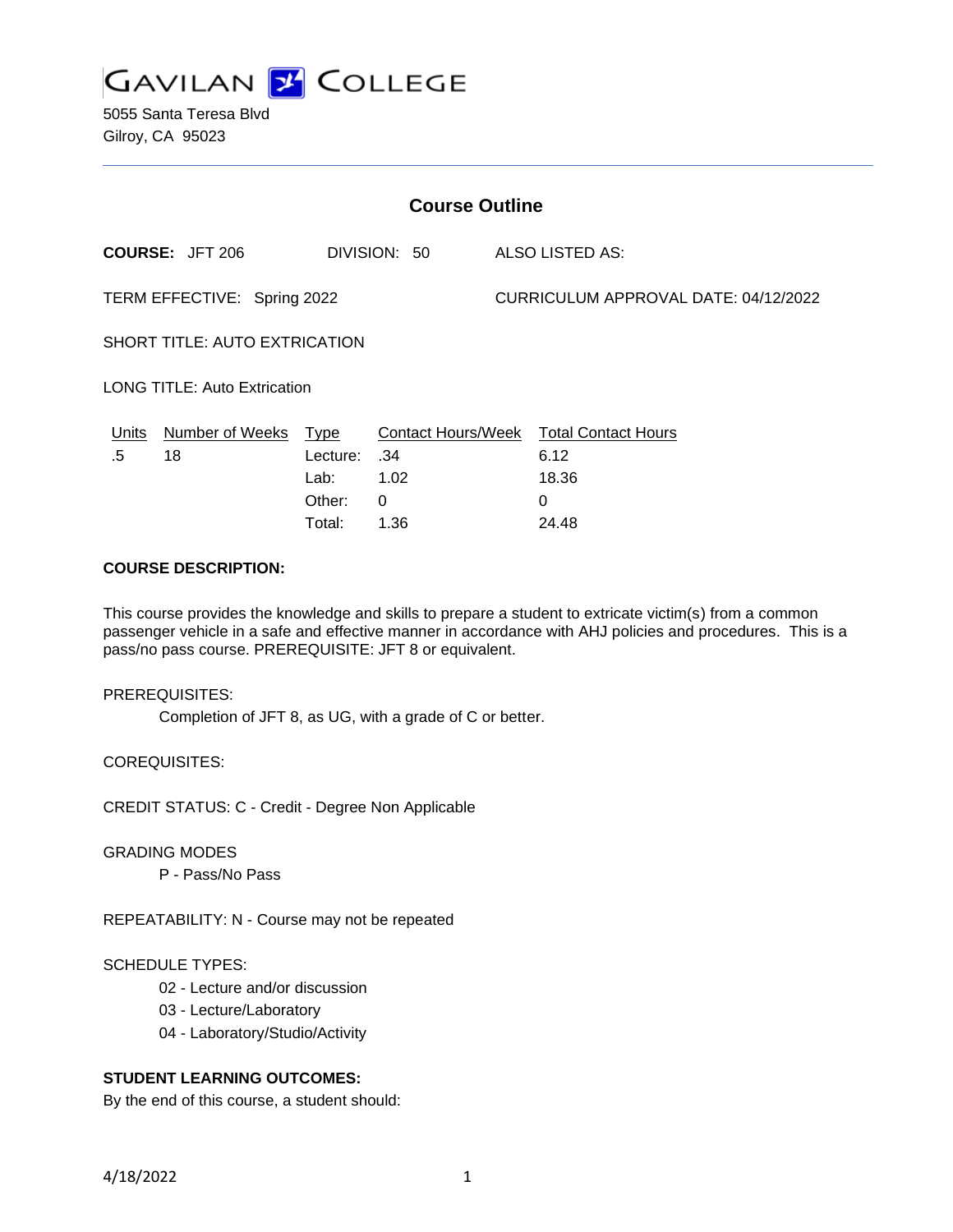1. Demonstrate the ability to size-up a vehicle incident, remove the victim(s) safely, and terminate a vehicle incident by documenting any modification or damage done to the vehicle during the extrication process, transferring scene control, communicating potential or existing hazards, and terminating command. COURSE OBJECTIVES:

By the end of this course, a student should:

1. Become familiar with the skills and tools needed to create access and egress openings for rescue from a common passenger vehicle.

# **CONTENT, STUDENT PERFORMANCE OBJECTIVES, OUT-OF-CLASS ASSIGNMENTS**

Curriculum Approval Date: 04/12/2022

# **LECTURE CONTENT:**

- I. Introduction (6 Hours)
- A. Identify facility requirements
- B. Identify classroom requirements
- C. Review course syllabus
- 1. Course objectives
- 2. Calendar of events
- 3. Course requirements
- 4. Student evaluation process
- 5. Assignments
- 6. Activities
- 7. Required student resources
- 8. Class participation requirements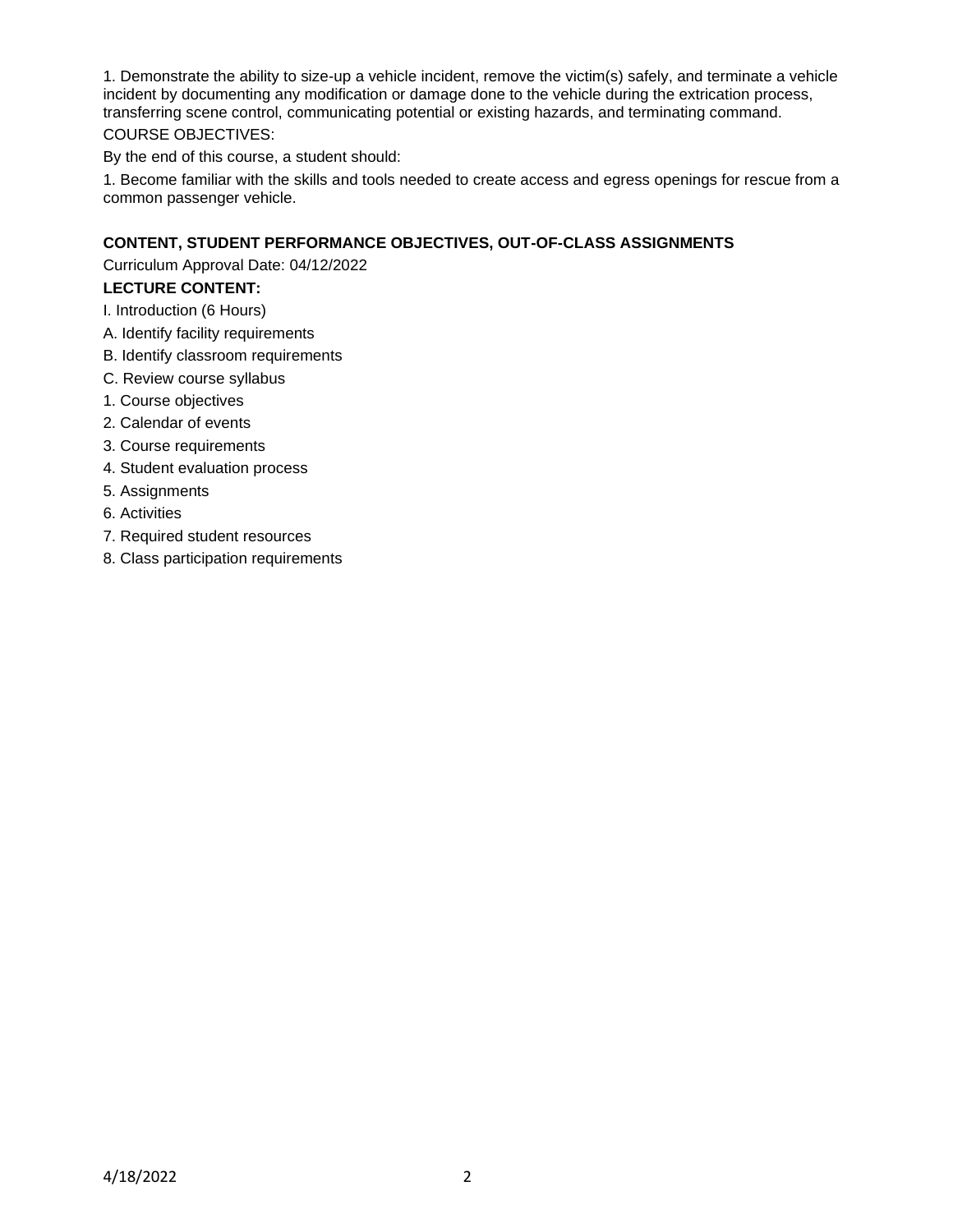# **LAB CONTENT:**

- I. Vehicle Extraction ( 2 Hours)
- 1. Planning for and Sizing Up a Vehicle Incident (2 hours)
- 2. Fire agency's role at a vehicle accident
- 3. Operational Protocols
- 4. Specific planning and ICS forms
- 5. All types of vehicles common to an AHJ's boundaries
- 6. Conducting a scene size-up
- 7. Vehicle anatomy and common terminology
- 8. Vehicle hazards
- 9. Fire suppression and safety measures
- 10. Emergency evacuation and safety signals
- 11. Incident support operations and resources
- 12. Operational protocols
- 13. Specific planning forms based on vehicle types
- 14. Various types of vehicles within AHJ boundaries
- 15. Vehicle anatomy
- 16. Appropriate fire suppression and safety measures
- 17. Requesting support and resources
- II. Establishing Scene Safety Zones (2 Hours)
- 1. Personal Protective Equipment
- 2. AHJ scene safety operation procedures
- 3. Traffic control and traffic flow concepts
- 4. Types of traffic control devices and tools
- 5. Existing and potential emergency scene hazards
- 6. Hazard mitigation methods
- 7. Characteristics of hot, warm, and cold safety zones and the activities carried out within each
- 8. Appropriate personal protective equipment
- 9. Traffic control concepts
- 10. Traffic control devices and tools
- 11. Existing or potential hazards
- 12. Zone identification and personal safety techniques
- III. Establishing Fire Protection ( 2 hours)
- 1. Types of fire and explosion hazards associated with a vehicle extrication incident
- 2. Types of extinguishing agents/devices
- 3. AHJ fire protection policies and procedures
- 4. Types of flammable and combustible substances and ignition sources
- 5. Extinguishment or control options
- 6. Fire and explosion hazards
- 7. Use of extinguishing devices
- 8. Fire control strategies
- 9. Managing ignition potential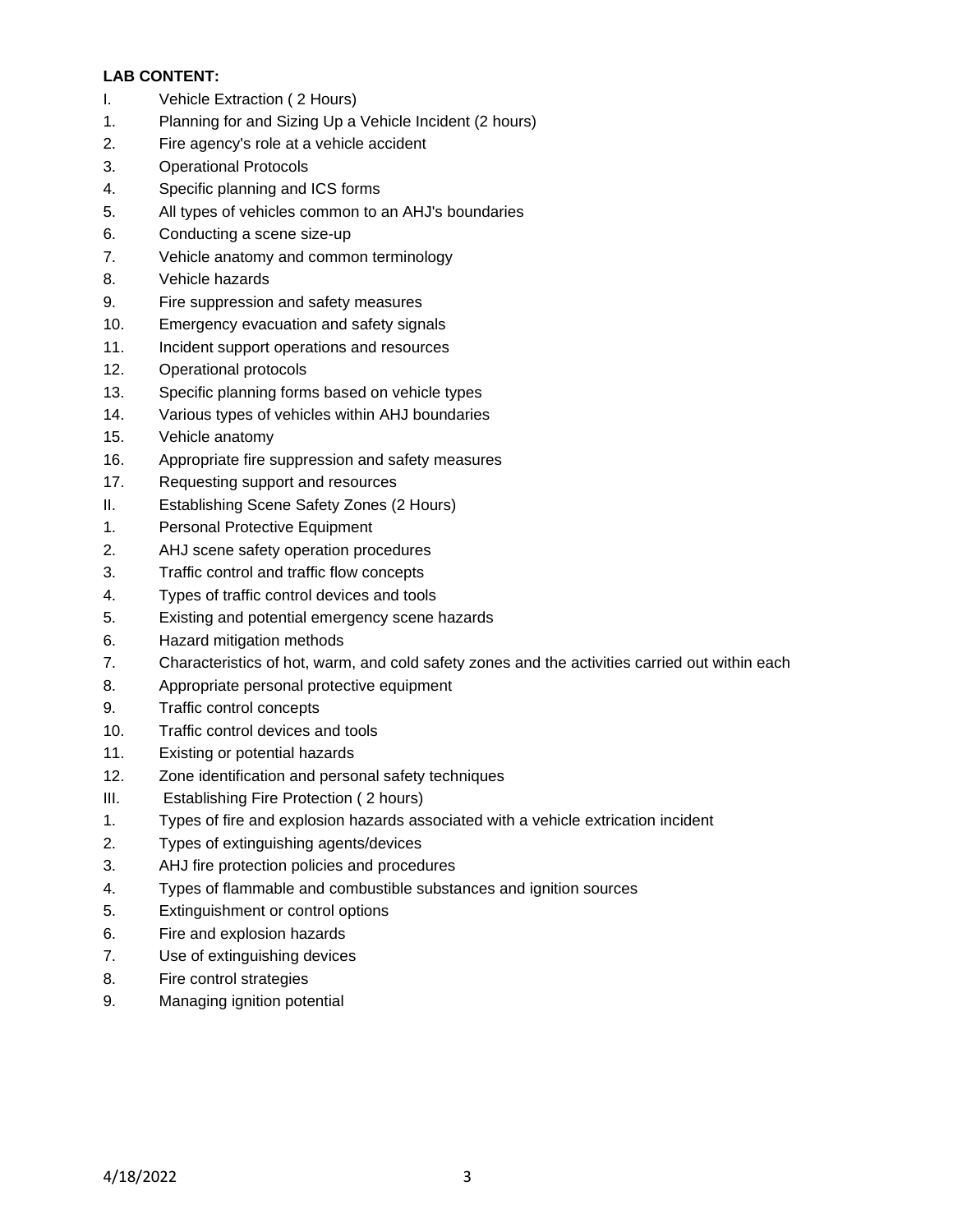- IV. Stabilizing a common Passenger Vehicle (2 hours)
- 1. AHJ vehicle stabilization policies and procedures
- 2. Mechanisms of common passenger vehicle movement
- 3. Initial vehicle immobilization techniques
- 4. Types of stabilization equipment
- 5. Vehicle construction components that apply to stabilization
- 6. Stabilization points
- 7. How terrain conditions impact vehicle stabilization
- 8. Operating stabilization equipment
- V. EIsolating and Managing Energy Sources (1 hour)
- 1. AHJ energy source isolation policies and procedures
- 2. Energy types
- 3. Energy sources
- 4. System awareness and isolation methods
- 5. Beneficial systems
- 6. Tools for disabling hazards
- VI. Determining Passenger Vehicle Access and Egress Points (1 hours)
- 1. AHJ vehicle access and egress standard operating procedures
- 2. Entry and exit points
- 3. Potential hazards associated with victim access and egress
- 4. Entry and exit points and probable victim locations
- 5. Evaluating the impact of vehicle stability on the victim
- VII. Creating Access and Egress Openings for Rescue (2 hours)
- 1. AHJ vehicle access and egress policies and procedures
- 2. Extrication equipment uses, limitations and safety considerations
- 3. Points and routes of access and egress
- 4. Techniques and potential hazards
- 5. Selecting and operating tools and equipment
- 6. Applying tactics and strategy based on assignment
- 7. Performing hazard control based on selected techniques
- 8. Safety procedures and emergency evacuation signals
- VIII. Disentangling Victims ( 2 Hours)
- 1. Disentanglement points and techniques
- 2. Dynamics of disentanglement
- 3. Tool selection and application
- 4. Victim protection methods
- 5. Victim care and immobilization devices
- 6. Initiating victim protective measures
- 7. Extrication tools
- 8. Evaluating and removing points of entanglement
- 9. Incident stability and scene safety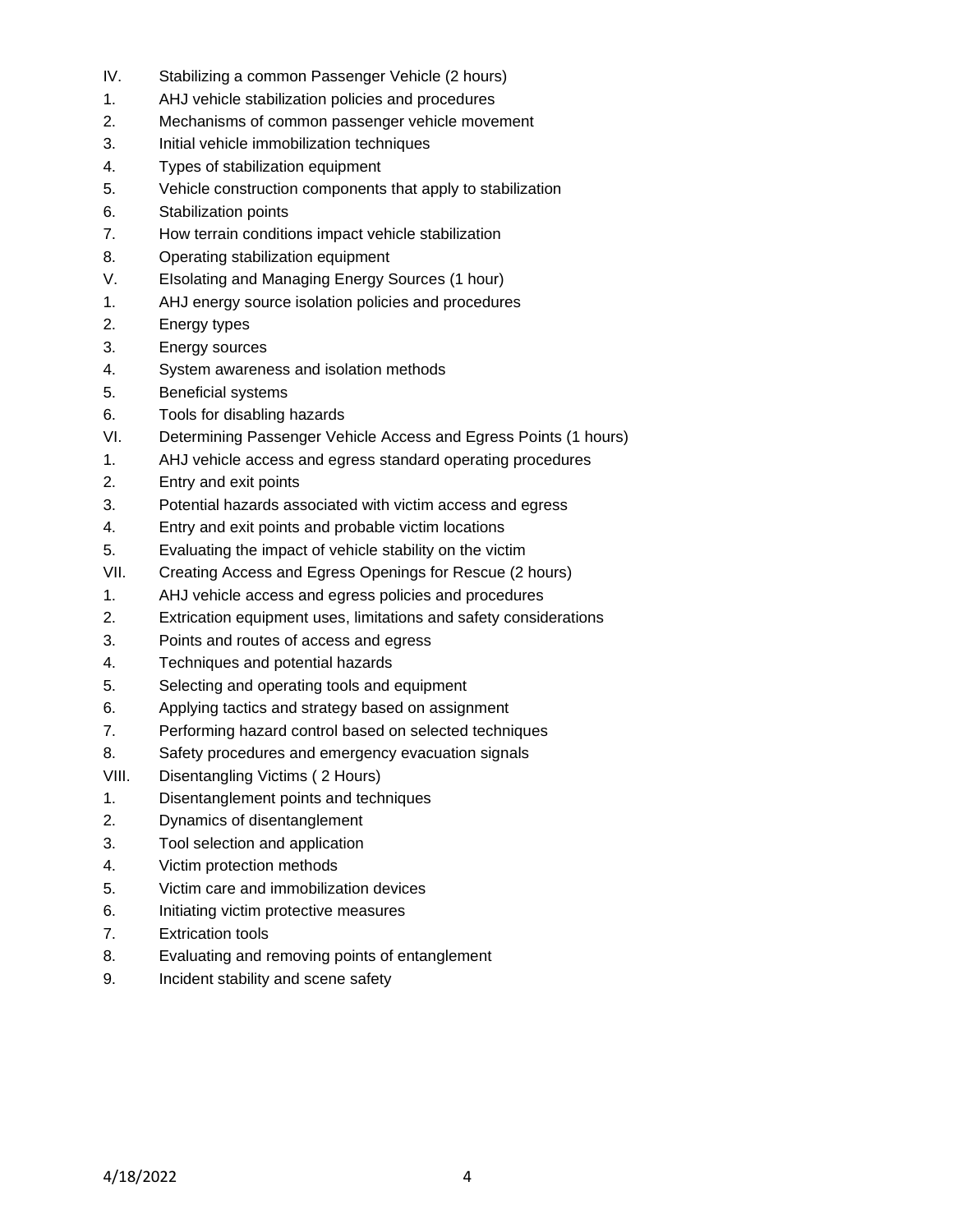- X. Removing a Packaged Victim to a Safe Area ( 2 hours)
- 1. Patient handling techniques
- 2. Incident Command System (ICS) roles
- 3. Patient immobilization devices
- 4. Immobilization packaging techniques
- 5. Patient transfer devices
- 6. Immobilization techniques
- 7. Immobilization, packaging, and transfer devices for specific situations
- 8. Medical protocols and safety features to immobilize, package and transfer
- 9. Safe techniques for lifting a patient
- XI. Terminating a Vehicle Incident ( 2 hour)
- 1. Vehicle extrication incident termination

# **METHODS OF INSTRUCTION:**

Lab Lectures skills Demonstration Scenario based training

# **OUT OF CLASS ASSIGNMENTS:**

Required Outside Hours 12 Assignment Description Reading assignments from Textbook

### **METHODS OF EVALUATION:**

Skill demonstrations Evaluation Percent 80 Evaluation Description Class Performance/s; Performance Exams

Objective examinations Evaluation Percent 20 Evaluation Description Multiple Choice

### **REPRESENTATIVE TEXTBOOKS:**

Vehicle Extrication Levels I and II: Principles and Practice student manual , David A. Sweet, Jones & Bartlett Learning, 2021. ISBN: ISBN: 9781449648824 12 Grade Verified by: Doug Achterman

### **RECOMMENDED MATERIALS:**

Principles of Vehicle Extrication, Fire Protection Publications, International Fire Service Training Association (IFSTA), 3rd edition Instructor handouts